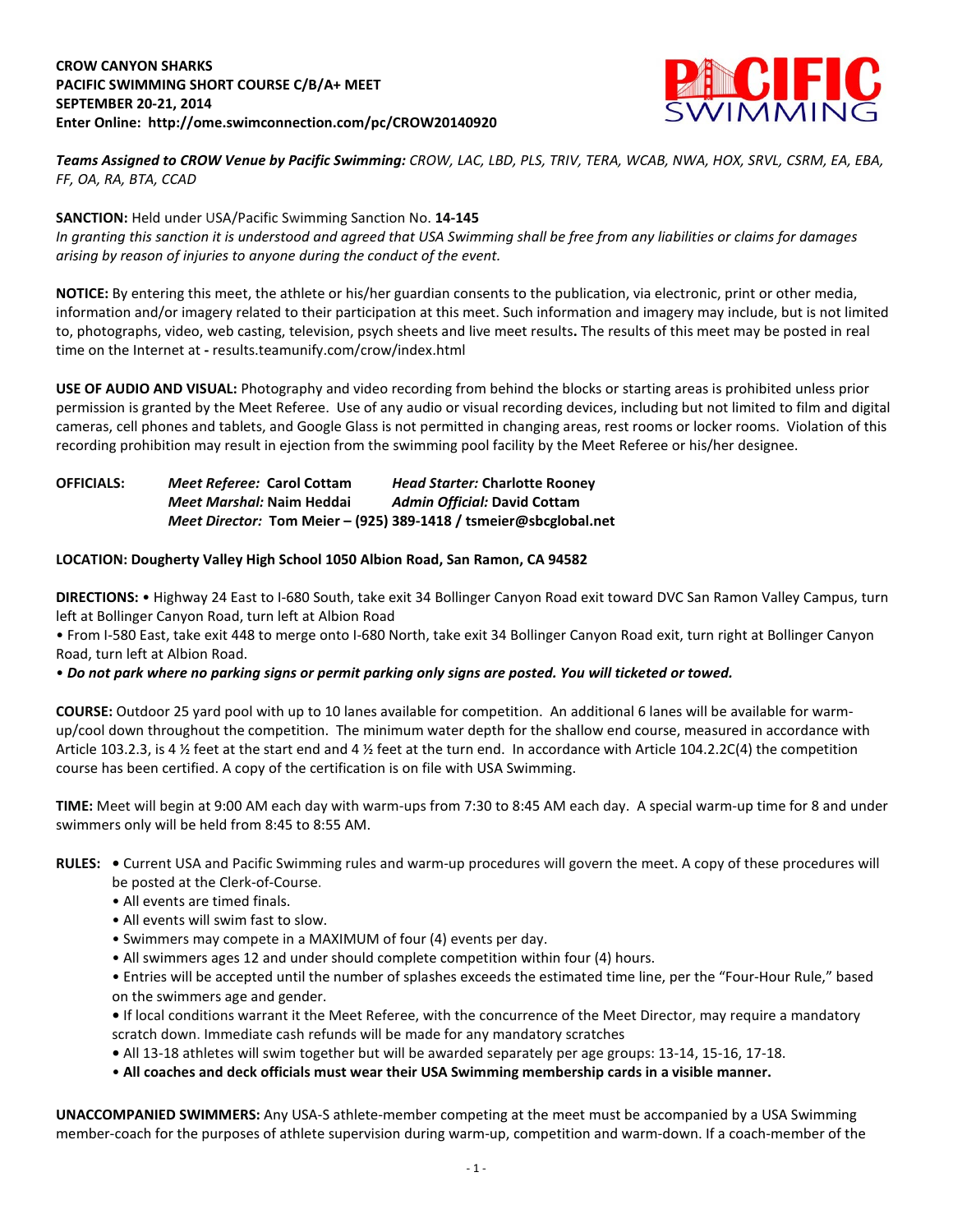athlete's USA-S Club does not attend the meet to serve in said supervisory capacity, it is the responsibility of the swimmer or the swimmer's legal guardian to arrange for supervision by a USA-S member-coach. The Meet Director or Meet Referee may assist the swimmer in making arrangements for such supervision; however, it is recommended that such arrangements be made in advance of the meet by the athlete's USA-S Club Member-Coach.

**RACING STARTS:** Swimmers must be certified by a USA-S member-coach as being proficient in performing a racing start, or must start the race in the water. It is the responsibility of the swimmer or the swimmer's legal guardian to ensure compliance with this requirement.

**RESTRICTIONS:** • Smoking and the use of other tobacco products is prohibited on the pool deck, in the locker rooms, in spectator

- seating, on standing areas and in all areas used by swimmers, during the meet and during warm-up periods.
- Sale and use of alcoholic beverages is prohibited in all areas of the meet venue.
- No glass containers are allowed in the meet venue.
- No propane heater is permitted except for snack bar/meet operations.
- All shelters must be properly secured.
- No Canopy set up on the pool deck

• Except where venue facilities require otherwise, changing into or out of swimsuits other than in locker rooms or other designated areas is not appropriate and is strongly discouraged.

**•** Destructive devices, to include but not limited to, explosive devices and equipment, firearms (open or concealed), blades, knives, mace, stun guns and blunt objects are strictly prohibited in the swimming facility and its surrounding areas. If observed, the Meet Referee or his/her designee may ask that these devices be stored safely away from the public or removed from the facility. Noncompliance may result in the reporting to law enforcement authorities and ejection from the facility. Law enforcement officers (LEO) are exempt per applicable laws.

### **ELIGIBILITY:** • Swimmers must be current members of USA-S and enter their name and registration number on the meet entry card as they are shown on their Registration Card. If this is not done, it may be difficult to match the swimmer with the registration and times database. The meet host will check all swimmer registrations against the SWIMS database and if not found to be registered, the Meet Director shall accept the registration at the meet (a \$10 surcharge will be added to the regular registration fee). Duplicate registrations will be refunded by mail.

• Swimmers in the "A" Division must have met at least the listed "PC-A" time standard. Swimmers in the "B" Division must have met at least the listed "PC-B" time standard. All entry times slower than the listed "PC-B" time standard will be in the "C" Division.

• Entries with **"NO TIME"** will be accepted.

• Entry times submitted for this meet will be checked against a computer database and may be changed in accordance with Pacific Swimming Entry Time Verification Procedures.

- Disabled swimmers are welcome to attend this meet and should contact the Meet Director or Meet Referee regarding and special accommodations on entry times and seeding per Pacific Swimming policy.
- Swimmers 19 years of age and over may compete in the meet for time only, no awards. Such swimmers must have met standards for the 17-18 age group.
- The swimmer's age will be the age of the swimmer on the first day of the meet.

**ENTRY PRIORITY:** Meet entries will not be accepted any earlier then August 16, 2014. Entries from members of "year round" Zone 2 teams postmarked or entered online by 11:59 p.m. on **August 23, 2014** will be given 1<sup>st</sup> priority acceptance. Entries from members of all Zone 2 teams (year round and seasonal) postmarked or entered online between 12:00 am *August 24, 2014* and 11:59 pm *August 30, 2014* will be given 2nd priority acceptance All entries from Zone 2, all other Pacific LSC Zones and other LSC's, either postmarked, entered online, or hand delivered by the entry deadline will be considered in the order that they were received.

# **\*\* NOTE: Swimmers who falsify their entry from by listing a team to which they are not legitimately associated will be rejected from the meet. Further, entry fees will not be refunded and they may be referred to the Pacific Swimming Review Committee for disciplinary action.**

**ENTRY FEES:** \$4.00 per event plus an \$8.00 participation fee per swimmer. Entries will be rejected if payment is not sent at time of request. Relay team fees are \$9.00 per relay team. Swimmers must be entered in the meet to participate in relays. All Relays will be deck seeded and entries must be received by the Clerk of the Course at a time determined each day by the Meet Referee.

**ONLINE ENTRIES:** To enter online go to **<http://ome.swimconnection.com/pc/CROW20140920>** to receive an immediate entry confirmation. This method requires payment by credit card. Swim Connection, LLC charges a processing fee for this service, equal to \$1 per swimmer plus 5% of the total Entry Fees. Please note that the processing fee is a separate fee from the Entry Fees. If you do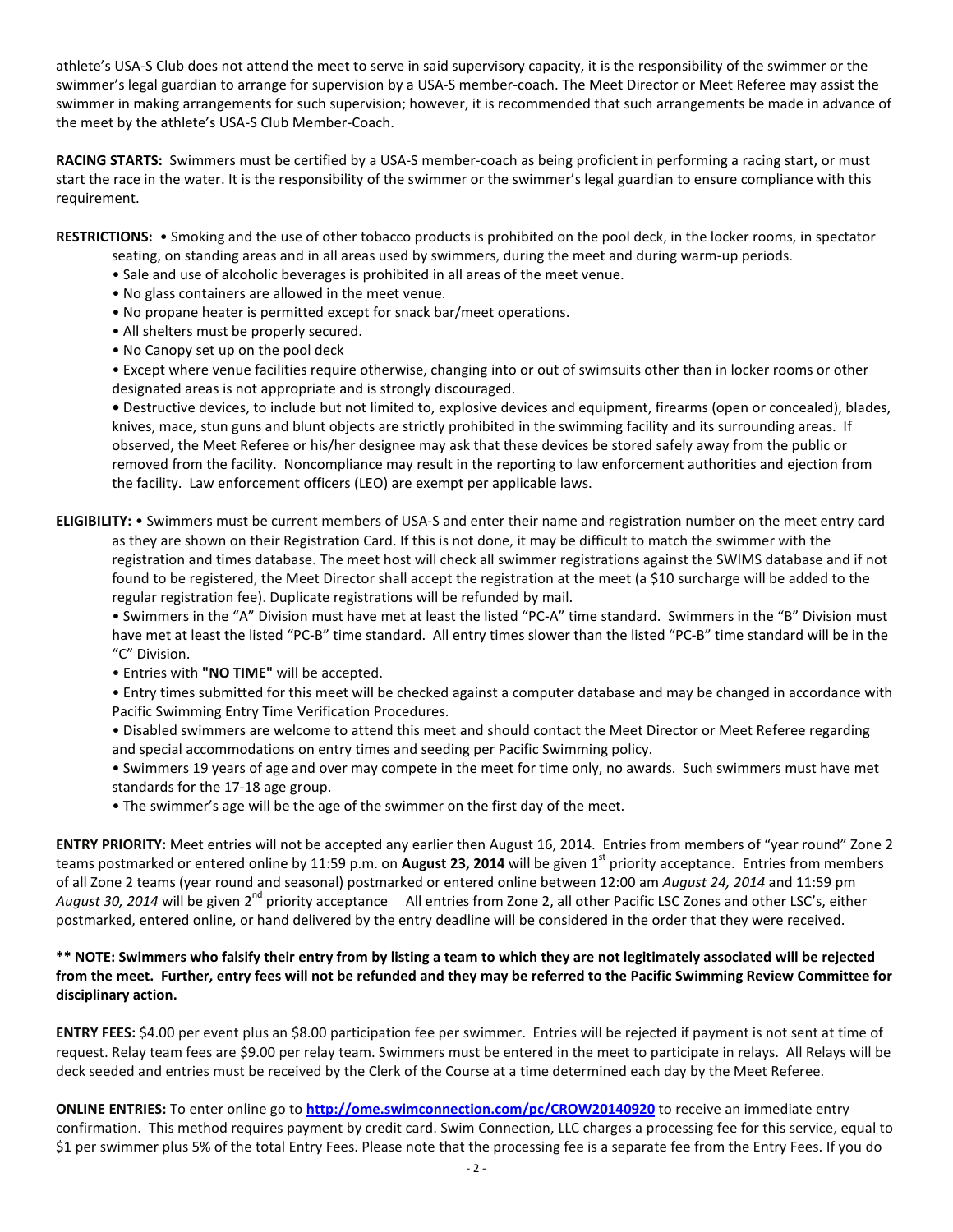not wish to pay the processing fee, enter the meet using a mail entry. **Entering online is a convenience, is completely voluntary, and is in no way required or expected of a swimmer by Pacific Swimming.** Online entries will be accepted through Wednesday, **September 10, 2014 at 11:59 p.m.**

**MAILED OR HAND DELIVERED ENTRIES**: Entries must be on the attached consolidated entry form. Forms must be filled out completely and printed clearly with swimmers best time. Entries must be postmarked by midnight, Monday, **September 8, 2014** or hand delivered by 6:30 p.m. Wednesday, **September 10, 2014.** No late entries will be accepted. No refunds will be made, except mandatory scratch downs. Requests for confirmation of receipt of entries should include a self-addressed envelope.

# **Make check payable to**: **Sharks Swim Team Mail or hand deliver entries to**: **Tom Meier, 2490 Lunada Lane, Alamo, CA 94507**

**CHECK-IN:** The meet will be deck seeded. Swimmers must check-in at the Clerk-of-Course. Close of check-in for all individual events shall be no more than 60 minutes before the estimated time of the start of the first heat of the event. No event shall be closed more than 30 minutes before the scheduled start of the session. Swimmers who do not check in will not be seeded and will not be allowed to compete in that event.

**SCRATCHES:** Any swimmers not reporting for or competing in an individual timed final event shall not be penalized. Swimmers who must withdraw from an event after it is seeded are requested to inform the referee immediately.

**AWARDS:** Ribbons will be awarded to the 1st-8<sup>th</sup> place finishers in the 'A', 'B' and 'C' divisions for each event for the following age groups 8 & Under, 9-10, 11-12, 13-14, 15-16 and 17-18. 'A' medals will be awarded to swimmers with an entry times lower than 'A' achieving a PC 'A' time standard for the first time. Ribbons will be available to be picked up by swimmers, coaches or a representative during the meet. Ribbons not picked up will not be mailed.

**ADMISSION:** Free. A program will be available for \$4.00

**SNACK BAR & HOSPITALITY:** A snack bar will be available throughout the competition. Coaches and working deck officials will be provided lunch. Hospitality will serve refreshments to timers and volunteers.

**MISCELLANEOUS:** No overnight parking is allowed. Facilities will not be provided after meet hours. No Canopy set up on the pool deck.

**MINIMUM OFFICIALS:** The Meet Referee shall conduct an inventory of Officials and shall compare the number of swimmers entered against the number of Officials that worked representing each team per day of the meet. Those teams who have not provided sufficient Officials in a day of the meet, in accordance with the table below, will be fined \$100 per missing Official per day.

| Number of swimmers entered in meet per<br>team per day | Number of trained and carded officials required |
|--------------------------------------------------------|-------------------------------------------------|
| $1 - 10$                                               |                                                 |
| $11 - 25$                                              |                                                 |
| $26 - 50$                                              |                                                 |
| 51-75                                                  |                                                 |
| 76-100                                                 |                                                 |
| Every 20 Swimmers over 100                             |                                                 |

|              | <b>SATURDAY</b> |           |           | <b>SUNDAY</b> |        |           |              |  |  |
|--------------|-----------------|-----------|-----------|---------------|--------|-----------|--------------|--|--|
| 8 & UN       | $9 - 10$        | $11 - 12$ | $13 - 18$ | 8 & UN        | $9-10$ | $11 - 12$ | 13-18        |  |  |
| 100 IM       | 100 IM          | 100 IM    | 200 IM    | 100 FR        | 200 FR | 200 FR    | 200 FR       |  |  |
| 25 FL        | 100 FL          | 100 FL    | 100 FL    | 50 BR         | 100 BR | 50 BR     | 200 BR       |  |  |
| <b>50 FR</b> | 50 FR           | 100 FR    | 100 FR    | 50 BK         | 50 BK  | 100 BK    | 100 BK       |  |  |
| 25 BR        | 50 BR           | 100 BR    | 100 BR    | 50 FL         | 50 FL  | 50 FL     | 200 FL       |  |  |
| 25 BK        | 100 BK          | 50 BK     | 200 BK    | 25 FR         | 100 FR | 50 FR     | <b>50 FR</b> |  |  |

#### **EVENT SUMMARY**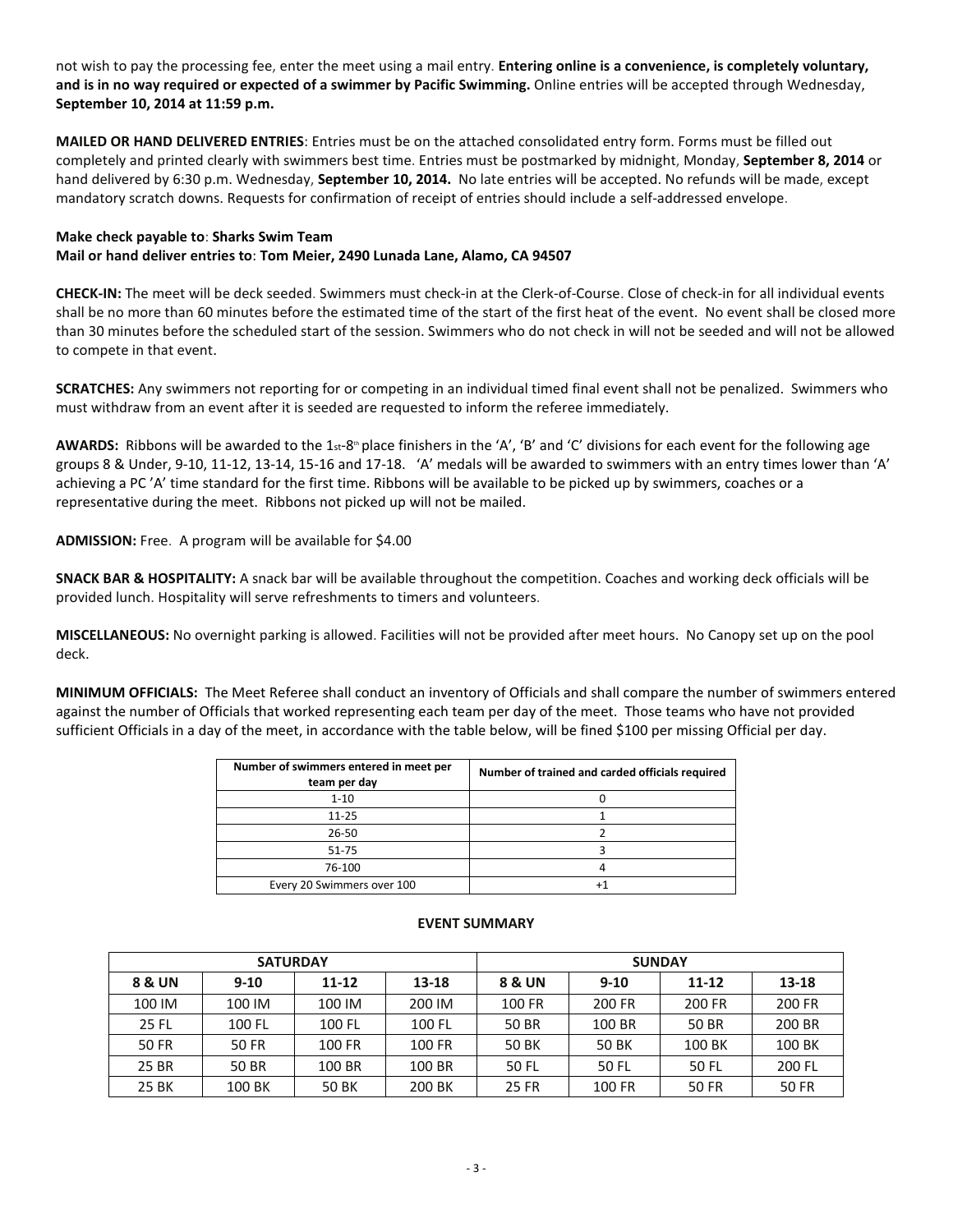| Saturday, September 20, 2014  |                      |                              |                               | Sunday, September 21, 2014 |
|-------------------------------|----------------------|------------------------------|-------------------------------|----------------------------|
| <b>GIRLS</b><br><b>EVENT#</b> | <b>EVENT</b>         | <b>BOYS</b><br><b>EVENT#</b> | <b>GIRLS</b><br><b>EVENT#</b> | <b>EVENT</b>               |
| $\mathbf{1}$                  | 13-18 200 I.M.       | $\overline{2}$               | 45                            | 13-18 200 Free             |
| $\overline{3}$                | 11-12 100 I.M.       | $\overline{4}$               | 47                            | 11-12 200 Free             |
| 5                             | 9-10 100 I.M.        | 6                            | 49                            | 9-10 200 Free              |
| $\overline{7}$                | 8-UN 100 I.M.        | 8                            | 51                            | 8-UN 100 Free              |
| 9                             | 13-18 100 Fly        | 10                           | 53                            | 13-18 200 Breast           |
| 11                            | 11-12 100 Fly        | 12                           | 55                            | 11-12 50 Breast            |
| 13                            | 9-10 100 Fly         | 14                           | 57                            | 9-10 100 Breast            |
| 15                            | 8-UN 25 Fly          | 16                           | 59                            | 8-UN 50 Breast             |
| 17                            | 13-18 100 Free       | 18                           | 61                            | 13-18 100 Back             |
| 19                            | 11-12 100 Free       | 20                           | 63                            | 11-12 100 Back             |
| 21                            | 9-10 50 Free         | 22                           | 65                            | 9-10 50 Back               |
| 23                            | 8-UN 50 Free         | 24                           | 67                            | 8-UN 50 Back               |
| 25                            | 13-18 100 Breast     | 26                           | 69                            | 13-18 200 Fly              |
| 27                            | 11-12 100 Breast     | 28                           | 71                            | 11-12 50 Fly               |
| 29                            | 9-10 50 Breast       | 30                           | 73                            | 9-10 50 Fly                |
| 31                            | 8-UN 25 Breast       | 32                           | 75                            | 8-UN 50 Fly                |
| 33                            | 13-18 200 Back       | 34                           | 77                            | 13-18 50 Free              |
| 35                            | 11-12 50 Back        | 36                           | 79                            | 11-12 50 Free              |
| 37                            | 9-10 100 Back        | 38                           | 81                            | 9-10 100 Free              |
| 39                            | 8-UN 25 Back         | 40                           | 83                            | 8-UN 25 Free               |
| 41                            | <b>OPEN 200 M.R.</b> | 42                           | 85                            | <b>OPEN 200 F.R.</b>       |
| 43                            | <b>OPEN 100 M.R.</b> | 44                           | 87                            | <b>OPEN 100 F.R.</b>       |

| Saturday, September 20, 2014 |                              |  |
|------------------------------|------------------------------|--|
| <b>EVENT</b>                 | <b>BOYS</b><br><b>EVENT#</b> |  |
| 13-18 200 I.M.               | $\overline{2}$               |  |
| 11-12 100 I.M.               | $\overline{4}$               |  |
| 9-10 100 I.M.                | 6                            |  |
| 8-UN 100 I.M.                | 8                            |  |
| 13-18 100 Fly                | 10                           |  |
| 11-12 100 Fly                | 12                           |  |
| 9-10 100 Fly                 | 14                           |  |
| 8-UN 25 Fly                  | 16                           |  |
| 13-18 100 Free               | 18                           |  |
| 11-12 100 Free               | 20                           |  |
| 9-10 50 Free                 | 22                           |  |
| 8-UN 50 Free                 | 24                           |  |
| 13-18 100 Breast             | 26                           |  |
| 11-12 100 Breast             | 28                           |  |
| 9-10 50 Breast               | 30                           |  |
| 8-UN 25 Breast               | 32                           |  |
| 13-18 200 Back               | 34                           |  |
| 11-12 50 Back                | 36                           |  |
| 9-10 100 Back                | 38                           |  |
| 8-UN 25 Back                 | 40                           |  |
| <b>OPEN 200 M.R.</b>         | 42                           |  |
| <b>OPEN 100 M.R.</b>         | 44                           |  |
|                              |                              |  |

Use the following URL to find the time standards: <http://www.pacswim.org/swim-meet-times/standards>